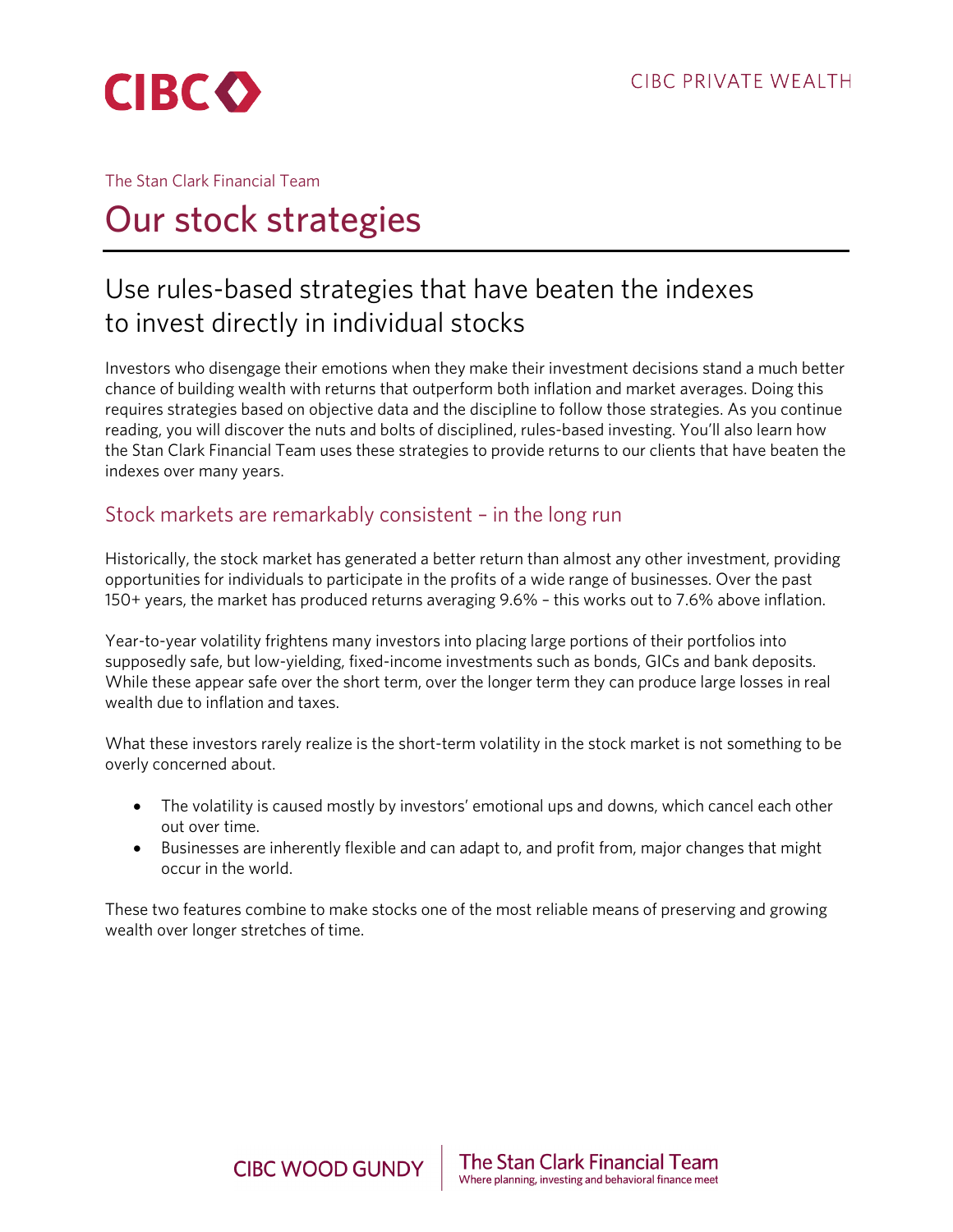### Subjective approach leads to lower returns

Although the average return from the stock market has been very good, many investors don't succeed at enjoying these good results. Typically, mutual funds and individual investors underperform the market by 2% to 4% a year. That may still result in a better return than you would get from fixed-income investments; however, it is far less growth than the stock market is capable of. Analysts have long recognized that underperformance is common. But only recently, through research in the area of behavioral finance, have the root causes of this problem become understood.

It now seems clear that underperformance stems from the fact that most mutual fund managers, advisors and analysts follow a subjective prediction approach. Some writers have dubbed this a *prediction addiction*. Drawn to stories about companies, industries and trends, these managers try to predict the future of specific companies, the stock market or the economy as a whole. Most of their predictions rely on subjective judgments, rather than objective facts. People use this approach to investing because it seems to make sense and feels right, intuitively. However, as has been shown by results and explained by behavioral finance, subjective predicting does not work well.

Using a subjective approach causes most investors, amateur and professional, to make systematic, repeated errors. Those errors are deeply rooted in human nature and are difficult to avoid, leading investors to overpay for some investments, while overlooking opportunities for superior returns.

Although pure luck can produce attractive-looking returns over periods of three to five years, this luck often leads to overconfidence. The systematic human mistakes are then often magnified in a negative way when the luck turns. You can't count on luck to persist, which is why past performance, especially over these short time periods, rarely results in similarly good future performance.

### Objective factors produce superior returns

The surprising thing is, while most investors using a subjective approach perform worse than the market averages, numerous studies have found simple objective factors that have consistently, over many decades, led to much better-than-average returns. Had investors simply focused their efforts on selecting stocks with these positive factors and avoided using a subjective approach, their returns could have been much better.

Behavioral finance helps explain why these factors exist, why they lead to better performance and why most investors fail to take advantage of them. There are three main types of positive objective factors: *value*, *momentum* and *quality*.

Stocks with good *value* are those that have low prices compared to underlying company fundamentals. This good value is indicated by such measures as:

- Low price-to-earnings ratio
- Low price-to-cash flow ratio
- Low price-to-sales ratio
- Low price-to-book value ratio
- Low price-to-dividend ratio (which is the same as high dividend yield).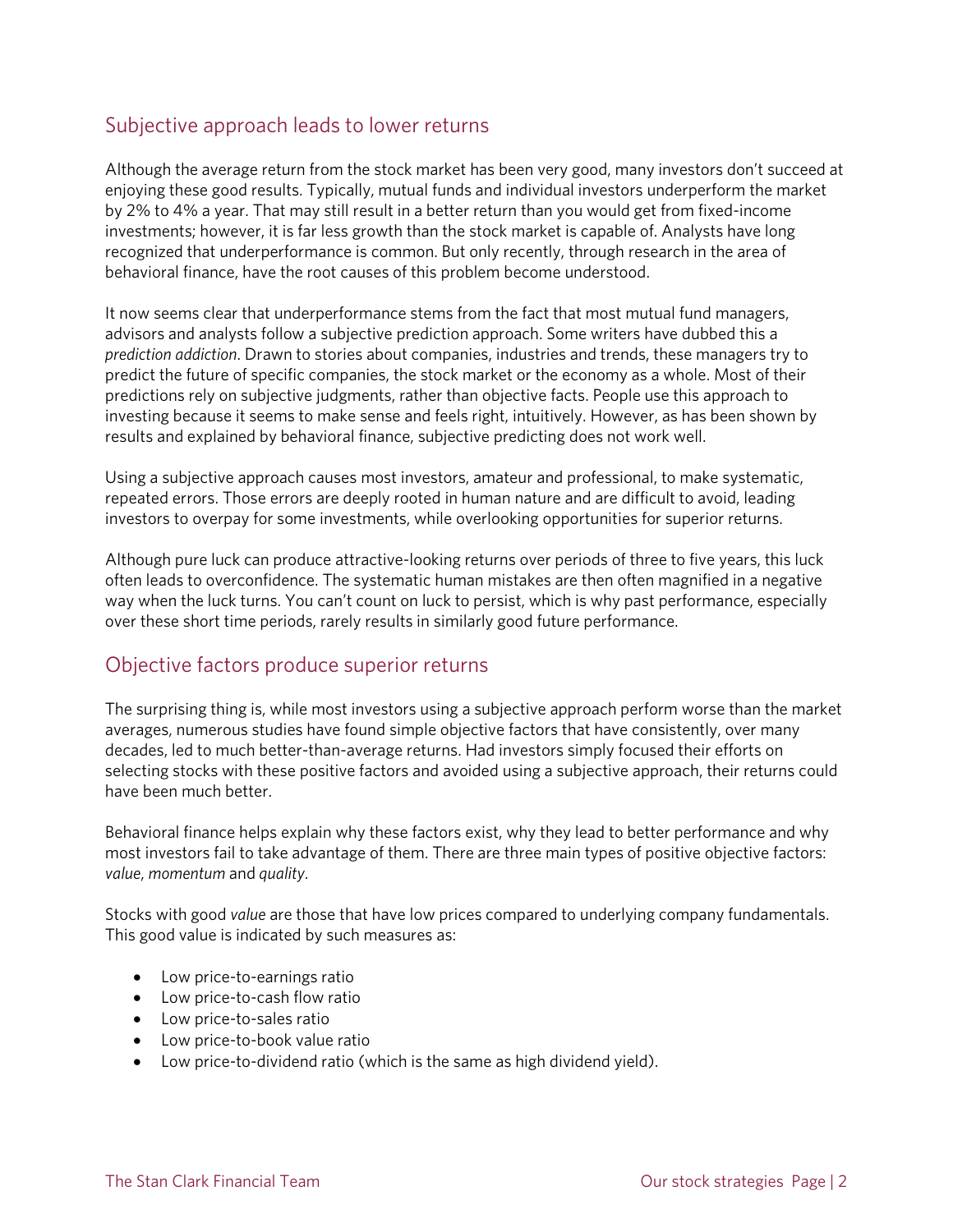Stocks with good *momentum* are those that surprise investors by doing better than expected. Examples of this are:

- Analysts are raising their earnings estimates
- The company is surprising analysts by reporting better than expected earnings
- The company's stock price is moving up much faster than average, indicating much better-thanexpected results.

Stocks with good *quality* are those with strong profitability, growth and safety. Good quality stocks justify higher prices, but these positive qualities are often under-appreciated by the market and therefore mispriced. Examples of quality measures are:

- High return on equity, high profit margins, strong cash flows
- Growing earnings, margins and cash flows (e.g. last 5 years)
- Low price volatility (e.g. Beta), low earnings variability, low debt/equity.

In well-designed studies conducted by independent researchers, it has been shown that stocks with good value, momentum or quality produce returns averaging 3% to 5% above the market average. Stocks with poor value, momentum or quality produce returns 3% to 5% below the market average.

By focusing on the positive objective factors that lead to consistent, long-term growth, you can greatly increase the likelihood of better than average returns, while reducing your investment risks.

### Rules-based strategies help avoid errors and achieve higher returns

The Stan Clark Financial Team created proprietary rules-based strategies to help us avoid errors produced by a subjective approach, and to take advantage of the above-average returns found in stocks with good value, momentum and quality.

We don't just rely on our own firm's data and research. Every day, we obtain high quality financial data for thousands of public companies, and earnings estimates and ratings from research analysts across the industry. Most important, we make our decisions by objectively analyzing this data, using our team's proprietary systems and applying our rules to separate the stocks we want from those we don't. We never play hunches or try to guess the market when deciding which stocks to buy and which ones to sell for you.

The rules-based strategies enable us to create and manage diversified portfolios using individual securities. Our strategies' average compound growth over the past 28-plus years has surpassed market indexes and has significantly outperformed mutual funds.

The strategies have also consistently beaten the averages over most rolling three-, four- and five-year periods. They have had considerably fewer losing periods – in keeping with our goal to deliver exceptional growth to our investors during up markets, while softening the blows and easing the stresses of down markets.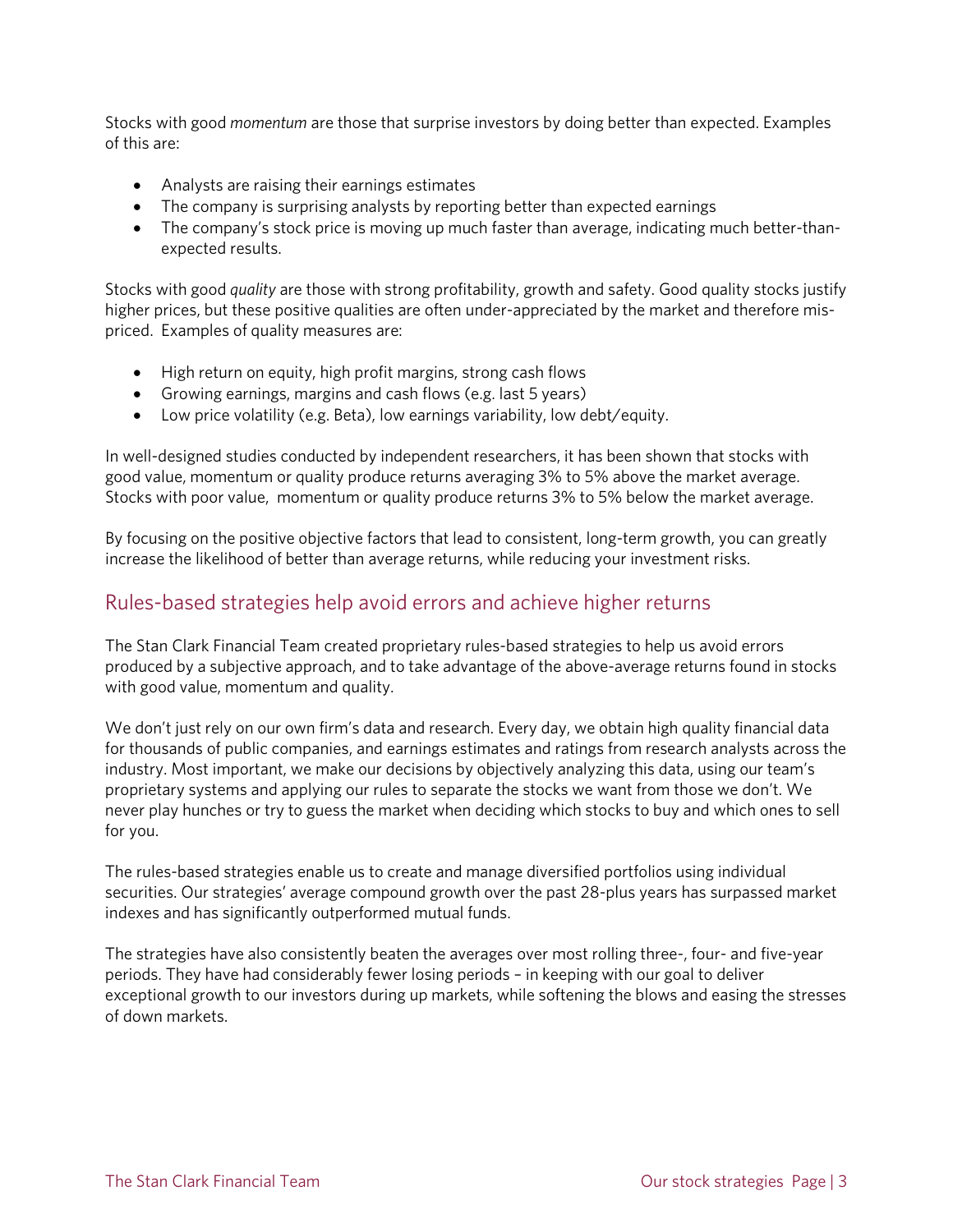### Our stock selection process

The following outlines the four-step process used by the Stan Clark Financial Team to create and manage customized portfolios using individual stocks.

### 1. Obtain accurate, timely data

To evaluate stocks using the positive objective factors of value, momentum and quality, we need accurate and timely data. Some sources of data are better than others; our team uses an independent company to provide daily updates and the highest quality data available on over 700 publicly traded Canadian companies and 2,000 publicly traded U.S. companies.

We also receive earnings estimates and ratings from hundreds of analysts at dozens of investment firms across the industry. Our data is verified by independent teams of accounting and investment professionals to ensure the data is consistent and accurate. All this data is updated and provided to us electronically every day.

#### 2. Update rankings within each strategy

Our team has created several unique *strategies*, each using different combinations of value, momentum and quality. For example, our Income Strategy focuses on dividend yield and our Predictable Growth Strategy focuses on price-to- earnings ratios, while our Multi-Screen Strategy looks at all the factors together. We have eight separate strategies for Canadian stocks and eight specifically for U.S. stocks. We have two additional strategies using low-cost exchange traded funds for international investing.

For every strategy, we evaluate each stock, ranking them from best to worst based on how well they meet the strategy's criteria. The better the ranking, the more likely it is the stock will provide good returns. Since each strategy has a slightly different focus, each produces a different ranking of the stocks. Each day we receive new data, which we use to update our strategies, producing a new set of rankings.

Besides ranking stocks, each strategy also has a *sell point*, a ranking below which a stock no longer qualifies as one we want to hold.

Using several strategies gives us a greater number of top-ranked stocks to choose from, and also reduces the chance of having too much money invested in any one that might lag behind the market.

Having 18 strategies is like having 18 separate money managers. All 18 are extremely disciplined and avoid the common selection mistakes made by most regular money managers.

#### 3. Create diversified portfolios using top-ranked stocks from each strategy

After we have updated our strategies, we create lists of the top-ranked stocks in each one. Any new company on the list is manually verified by our team to ensure the data behind it is accurate and makes sense. We then use our revised list of verified top-ranked stocks to create our portfolios.

Each new portfolio is created by picking the top-ranked stocks from each strategy, to create a portfolio of 35 to 70 stocks. This ensures that our portfolios are not overly exposed to any one company or to any one strategy and that they hold only the top-rated stocks. To reduce risk further, we make sure each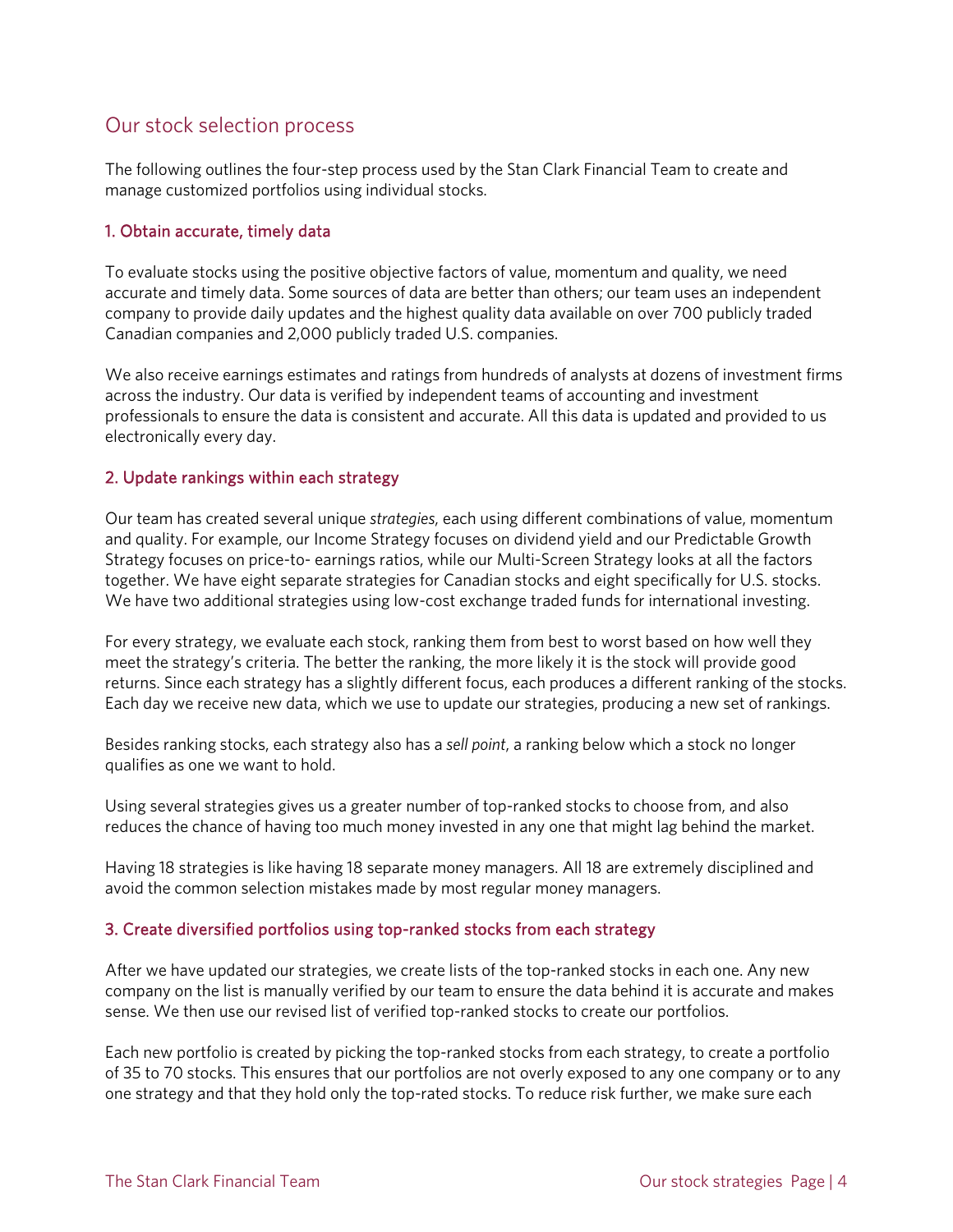portfolio is balanced by industry. This is usually easy to achieve because of the large number of topranked stocks identified by our multiple strategies.

#### 4. Monitor portfolios; adjust to improve rankings

After our portfolios are created, we check each one daily against our updated rankings. If any portfolio holds a stock that is no longer well-rated by our strategies, our team reviews the portfolio and determines the best, highest-ranked stock to replace it with. We then replace the low-ranked stock with the better one. We also make changes to ensure the portfolios remain balanced and diversified.

Because we apply our strategies systematically, virtually every member of the Stan Clark Financial Team can review your portfolio and arrive at the same conclusions about what should be in it and what should not.

### Discipline: The key to success

Our investment strategies are based on our own objective, detailed analysis of the data.

We apply clearly-defined criteria to the data to create rankings, which we then use to help us make decisions. In doing this our goal is to minimize or eliminate biases, rumours, overconfidence and other psychological factors that cause even the best of us to make subjective choices and repeated errors of judgment that lead to unwise investments. It also provides transparency in our decision making – you know what we're doing and why. Directly owning and managing individual stocks also keeps your costs low especially when compared to mutual funds or pool funds.

We established our rules-based approach to investing to keep us from falling into the common traps or "stories" that human nature regularly tempts us with. This can be difficult, but the benefits are worthwhile: we have used our disciplined approach for several years, with good results. It is simply the best way we know to reliably outperform the market over the long term.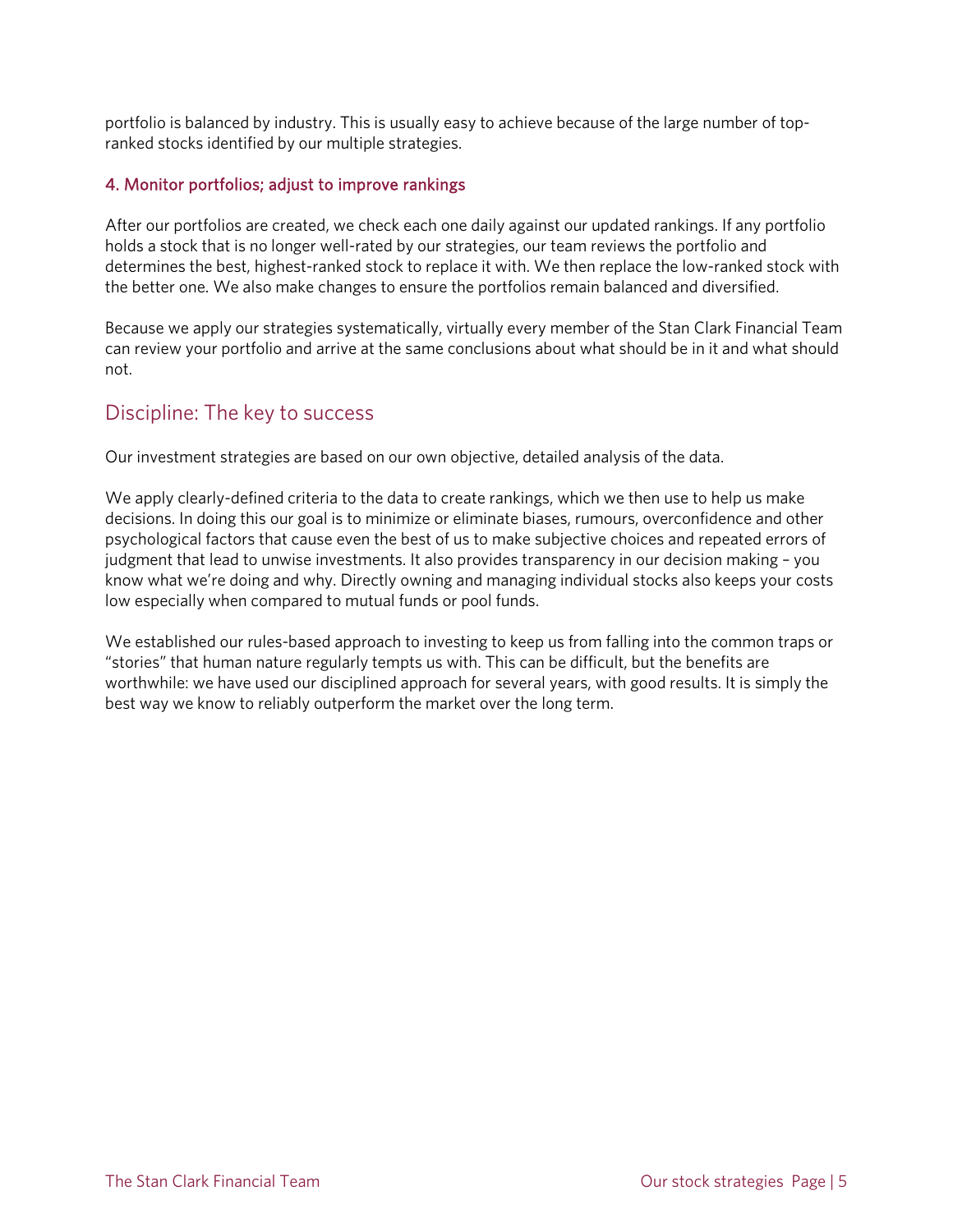### Summary of our 18 disciplined stock selection strategies

#### Canadian Strategies

- High Yield (HY): Value strategy that looks for stocks with the highest dividend yields among large, liquid companies.
- Income (In): Value strategy that looks for stocks with high dividend yields and price stability.
- Value (VL): Looks for well-priced stocks relative to earnings, cash flow, book value and sales; and also those that are less leveraged, have consistent earnings and lower price volatility.
- Multi-Screens (MS): Blended strategy that looks for stocks that are reasonably priced and showing signs of surprising with better than expected results. Uses a selection of value, timing, and quality screens.
- Predictable Growth (PG): Blended strategy that looks for stocks with good earnings value, growing book values and consistent earnings.
- Shareholder Yield (SY): Blended strategy that favours companies that pay dividends and are buying back shares.
- Quality (QL): Blended strategy identifying stocks that exhibit high quality defined by profitability, growth and safety.
- Momentum (Mo): Favouring companies that are surprising the market with better than expected results. Emphasis on strong earnings growth, earnings surprise, and estimate revisions. In addition to this pure Momentum strategy, all our other Canadian strategies incorporate some momentum in order to reduce the likelihood of "value traps" to improve returns and reduce risk.

#### When used together, our Canadian strategies have a 36 year track record of 12.7% vs. 8.5% market benchmark\*.

#### U.S. Strategies

High Yield (HY): Value strategy that looks for stocks with the highest dividend yields among large companies.

Asset Value (AV): Blended strategy with emphasis on stocks trading at low price-to-book ratios.

Earnings Value (EV): Blended strategy with emphasis on stocks trading at low price-to-earnings ratios.

- Value (VL): Looks for well-priced stocks relative to earnings, cash flow, book value and sales; and also those that are less leveraged and have consistent earnings.
- Multi-Screens (MS): Blended strategy that looks for stocks that are reasonably priced and showing signs of surprising with better than expected results. Uses a selection of value, timing, and quality screens.

Shareholder Yield (SY): Blended strategy that favours companies that pay dividends and are buying back shares.

- Quality (QL): Blended strategy identifying stocks that exhibit high quality defined by profitability, growth and safety.
- Momentum (Mo): Favouring companies that are surprising the market with better than expected results. Emphasis on strong earnings growth, earnings surprise, and estimate revisions. In addition to this pure Momentum strategy, all our other U.S. strategies incorporate some momentum in order to reduce the likelihood of "value traps" to improve returns and reduce risk.

#### When used together, our U.S. strategies have a 28 year track record of 12.9% vs. 10.6% market benchmark\*.

#### International Strategies

- Developed Markets: Invests in country indexes of developed markets outside of North America. Looks for the strongest value and momentum characteristics. 47 year track record of 14.9% vs. 10.8% benchmark.
- Emerging Markets: Invests in country indexes of emerging markets for international diversification. Looks for the strongest value and momentum characteristics. 26 year track record of 10.9% vs. 6.3% benchmark.

All 18 of our stock strategies used together have a 28 year track record of 12.6% vs. 9.1% market benchmark\*. *\* Strategies returns include 1.25% management fees. No management fee included for market benchmark returns.*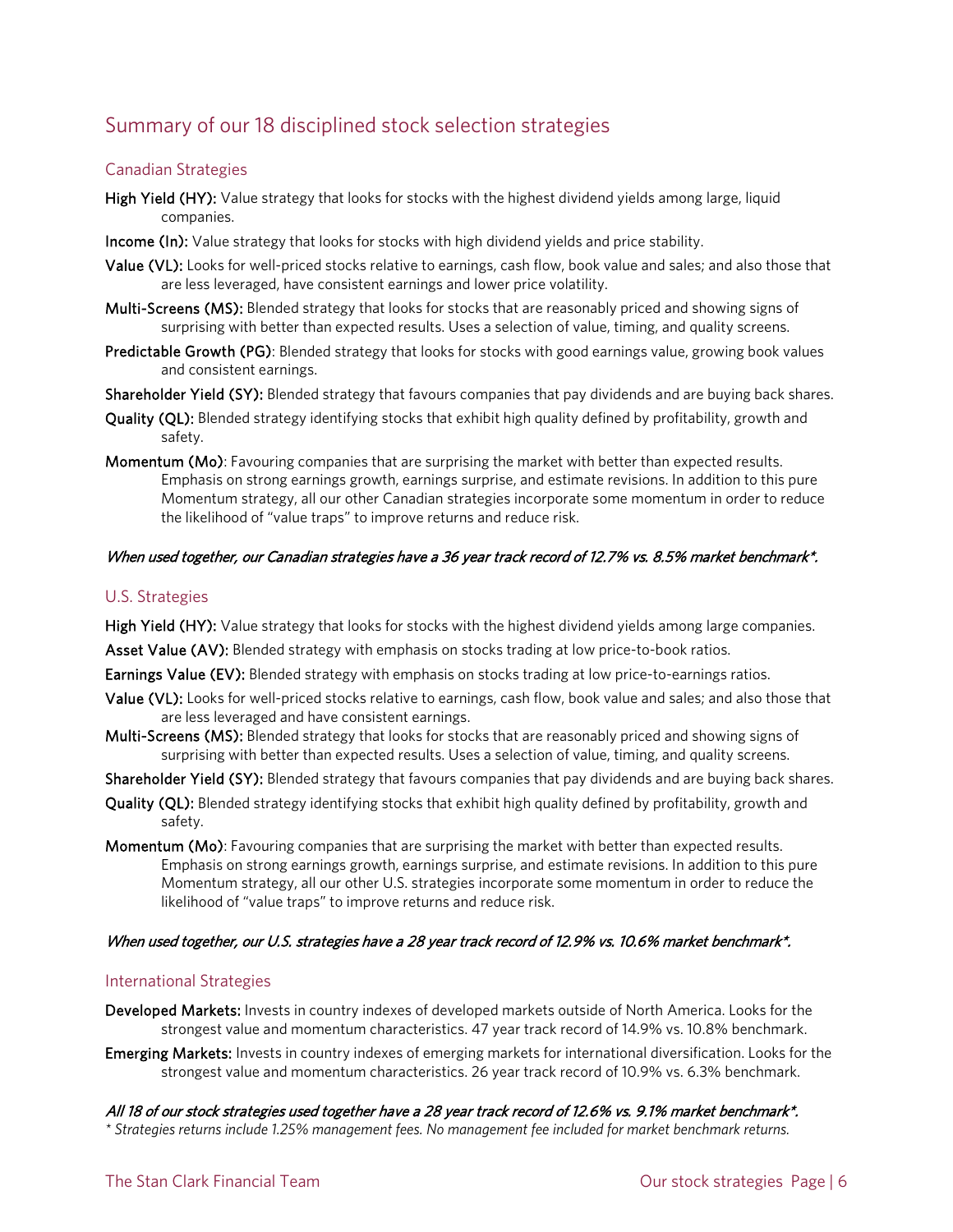### Summary of Returns – All Strategies (C\$)

The following shows the returns from using all of our strategies together over the past 28 years. There are eighteen strategies in total: 8 Canadian, 8 U.S., International Developed Markets ETF and International Emerging Markets ETF. Returns shown in Canadian dollars.



### For more information…

To learn more about CIBC Wood Gundy, the Stan Clark Financial Team and the many ways we can help manage your wealth, please call (604) 641-4361 or toll free at 1 (800) 661-9442.

You can also reach us by email at StanClarkFinancialTeam@cibc.ca or visit us online at [www.stanclark.ca.](http://www.stanclark.ca/)